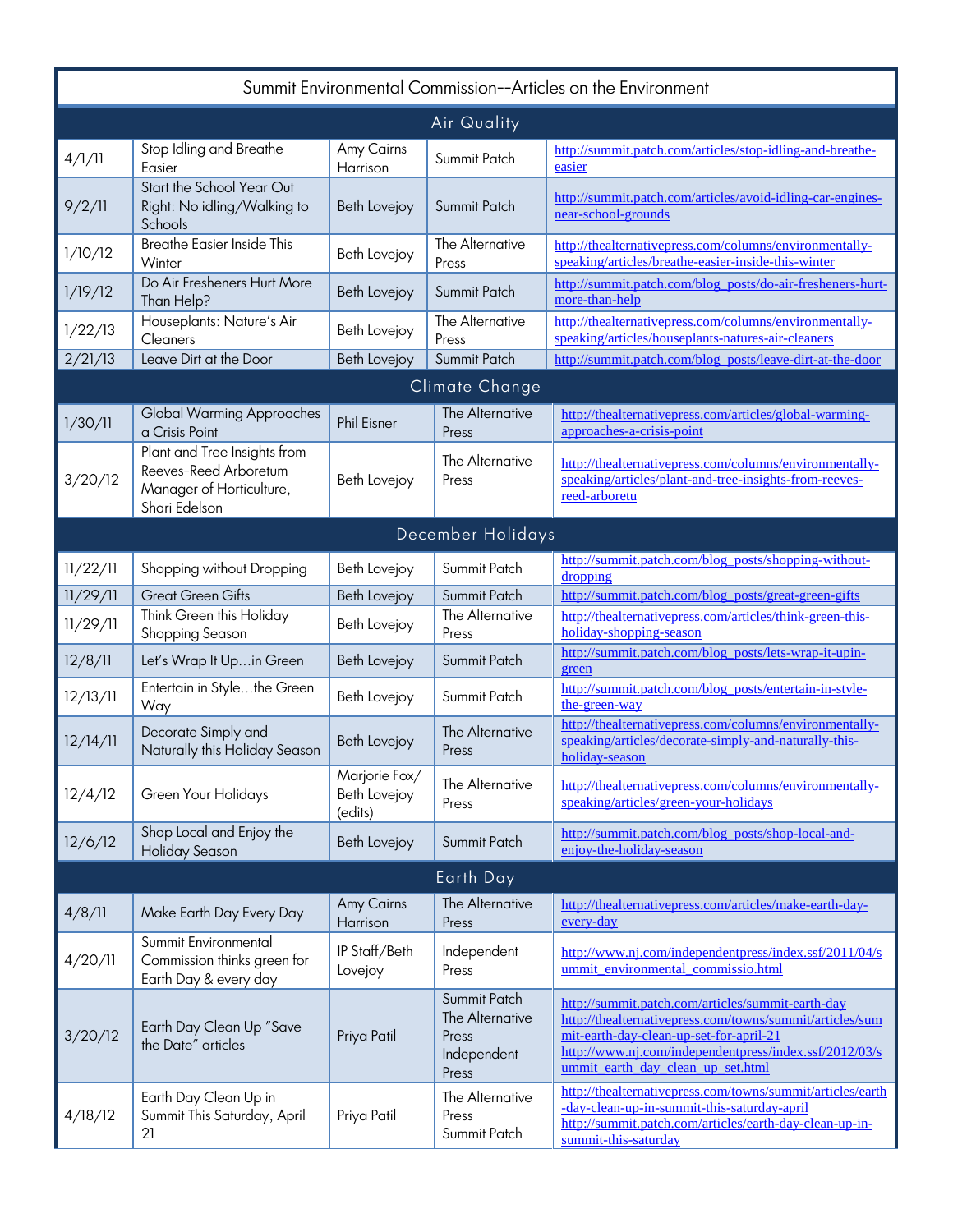| 5/2/12             | Letter to the Editor: Thanks for<br>Earth Day Clean Up                                          | Beth Lovejoy        | Independent<br>Press                     | http://www.nj.com/independentpress/index.ssf/2012/05/le<br>tter thank you summit earth.html                                                                                                      |  |  |
|--------------------|-------------------------------------------------------------------------------------------------|---------------------|------------------------------------------|--------------------------------------------------------------------------------------------------------------------------------------------------------------------------------------------------|--|--|
| 5/2/12             | Earth Day Clean Up a Great<br>Success                                                           | Beth Lovejoy        | The Alternative<br>Press                 | http://thealternativepress.com/columns/environmentally-<br>speaking/articles/earth-day-clean-up-a-great-success                                                                                  |  |  |
| 3/21/13            | Summit Green Projects<br>Abound in April                                                        | Beth Lovejoy        | Summit Patch                             | http://summit.patch.com/blog_posts/summit-green-<br>projects-abound-in-april                                                                                                                     |  |  |
| 3/27/13            | Earth Day Clean Up and<br>Other Events Offer Family-<br>Friendly Volunteer<br>Opportunities     | Beth Lovejoy        | The Alternative<br>Press                 | http://thealternativepress.com/columns/environmentally-<br>speaking/articles/earth-day-clean-up-and-other-events-in-<br>april-offe                                                               |  |  |
| 4/11/13            | Earth Day Clean Up in<br>Summit                                                                 | Beth Lovejoy        | Independent<br>Press                     | http://www.nj.com/independentpress/index.ssf/2013/04/e<br>arth day clean up in summit a.html                                                                                                     |  |  |
| 4/16/13<br>4/17/13 | Earth Day Clean Up in<br>Summit                                                                 | Beth Lovejoy        | The Alternative<br>Press<br>Summit Patch | http://www.thealternativepress.com/articles/earth-day-<br>clean-up-in-summit-this-saturday-april-1<br>http://summit.patch.com/blog_posts/earth-day-clean-up-<br>in-summit-this-saturday-april-20 |  |  |
| 5/1/13             | <b>Thanks to Volunteers</b>                                                                     | <b>Beth Lovejoy</b> | Summit Patch                             | http://summit.patch.com/blog_posts/thanks-to-the-<br>volunteers-who-worked-on-the-passaic-river-trails-<br>project-the-earth-day-clean-up-and-summit-free-market                                 |  |  |
|                    |                                                                                                 |                     | Energy/Alternative Energy                |                                                                                                                                                                                                  |  |  |
| 5/24/11            | The Military Leads the Way in<br>Developing Alternative<br>Energy Tech                          | <b>Beth Lovejoy</b> | The Alternative<br>Press                 | http://thealternativepress.com/articles/the-military-leads-<br>the-way-in-developing-alternat                                                                                                    |  |  |
| 10/5/11            | Saving Green by Being<br>Green in the Cold: Reduce<br><b>Energy Use and Energy</b><br>Waste     | Beth Lovejoy        | The Alternative<br>Press                 | http://thealternativepress.com/articles/save-green-by-<br>being-green-in-the-cold-reduce-ene                                                                                                     |  |  |
| 10/27/11           | Vampire Electronics Take a<br>Bite Out of Your Household<br>Electricity                         | Beth Lovejoy        | Summit Patch                             | http://summit.patch.com/blog_posts/vampire-electronics-<br>take-a-bite-out-of-your-household-electricity                                                                                         |  |  |
| 11/15/11           | Is a Generator Right for You?                                                                   | Beth Lovejoy        | The Alternative<br>Press                 | http://thealternativepress.com/columns/environmentally-<br>speaking/articles/is-a-generator-right-for-you                                                                                        |  |  |
| 1/10/12            | It's a Bright Idea                                                                              | Beth Lovejoy        | Summit Patch                             | http://summit.patch.com/blog_posts/its-a-bright-idea                                                                                                                                             |  |  |
| 2/16/12            | Green Home Remodeling III:<br>Innovative Green Remodeling<br>Ideas                              | Beth Lovejoy        | Summit Patch                             | http://summit.patch.com/blog_posts/green-home-<br>remodeling-iii-innovative-green-remodeling-ideas-<br>e30bc43a                                                                                  |  |  |
| 3/7/12             | Gas Pump Blues                                                                                  | Beth Lovejoy        | Summit Patch                             | http://summit.patch.com/blog_posts/gas-pump-blues-<br>79ca7dff                                                                                                                                   |  |  |
| 6/12/12            | Summer Energy-Saving Tips                                                                       | Beth Lovejoy        | The Alternative<br>Press                 | http://thealternativepress.com/columns/environmentally-<br>speaking/articles/summer-energy-saving-tips                                                                                           |  |  |
| 3/5/13             | Drive Wisely to Offset Rising<br><b>Gas Prices</b>                                              | Beth Lovejoy        | Summit Patch                             | http://summit.patch.com/blog_posts/drive-wisely-to-<br>offset-rising-gas-prices                                                                                                                  |  |  |
| 3/13/13            | <b>Tips for Traveling Green</b>                                                                 | Beth Lovejoy        | The Alternative<br>Press                 | http://www.thealternativepress.com/articles/tips-for-<br>traveling-green                                                                                                                         |  |  |
|                    | Food & Wine                                                                                     |                     |                                          |                                                                                                                                                                                                  |  |  |
| 2/4/11             | Green and Guiltless for<br>Valentine's Day: Organic<br>Wine and Organic Fair Trade<br>Chocolate | Beth Lovejoy        | Summit Patch                             | http://summit.patch.com/articles/green-and-guiltless-for-<br>valentines-day                                                                                                                      |  |  |
| 7/27/11            | Something's Fishy                                                                               | Beth Lovejoy        | The Alternative<br>Press                 | http://thealternativepress.com/articles/somethings-fishy                                                                                                                                         |  |  |
| 8/5/11             | Eat Your Fruits and<br>Vegetables: When and Why<br>to Buy Organic                               | Beth Lovejoy        | Summit Patch                             | http://summit.patch.com/articles/eat-your-fruits-and-<br>vegetables-2                                                                                                                            |  |  |
| 8/24/11            | <b>Meatless Mondays</b>                                                                         | Beth Lovejoy        | The Alternative<br>Press                 | http://thealternativepress.com/articles/meatless-mondays                                                                                                                                         |  |  |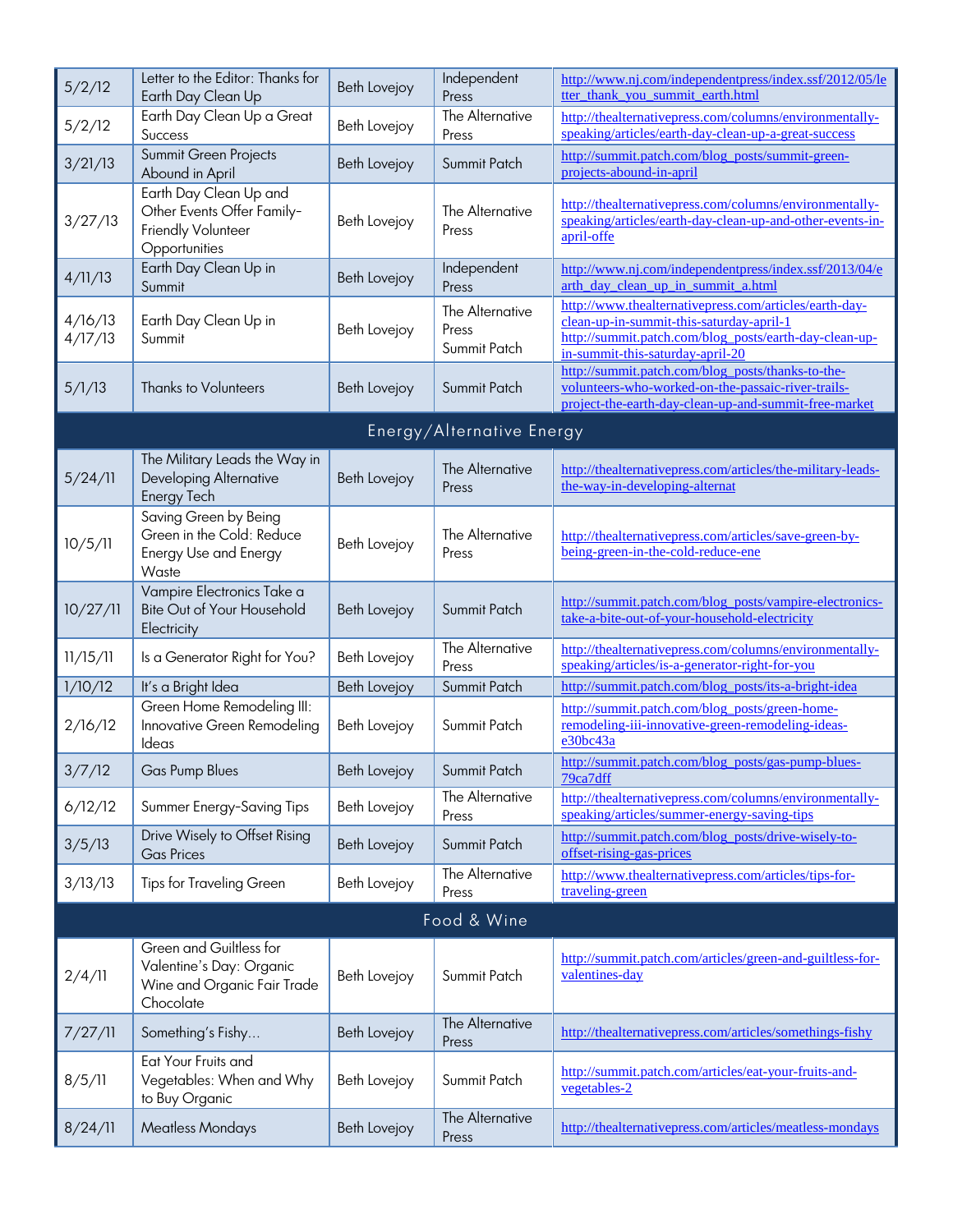| 1/25/12         | Reduce Vegetable Waste by<br>Souping It Up                                                          | Beth Lovejoy        | The Alternative<br>Press       | http://thealternativepress.com/columns/environmentally-<br>speaking/articles/reduce-vegetable-waste-by-souping-it-<br>up          |  |  |
|-----------------|-----------------------------------------------------------------------------------------------------|---------------------|--------------------------------|-----------------------------------------------------------------------------------------------------------------------------------|--|--|
| 2/8/12          | Cupid is Taking Aim                                                                                 | Beth Lovejoy        | The Alternative<br>Press       | http://thealternativepress.com/columns/environmentally-<br>speaking/articles/cupid-is-taking-aim-dot-dot-dot                      |  |  |
| 3/14/12         | A Greener Cup of Joe                                                                                | Beth Lovejoy        | Summit Patch                   | http://summit.patch.com/blog_posts/a-greener-cup-of-joe                                                                           |  |  |
| 5/15/12         | The Summit Farmers' Market<br>Has Begun                                                             | Beth Lovejoy        | The Alternative<br>Press       | http://thealternativepress.com/columns/environmentally-<br>speaking/articles/the-summit-farmers-market-has-begun                  |  |  |
| 6/26/12         | Is Organic Always the Best<br>Choice?                                                               | Beth Lovejoy        | The Alternative<br>Press       | http://thealternativepress.com/columns/environmentally-<br>speaking/articles/is-organic-produce-always-the-best-<br>choice-when-a |  |  |
| 2/11/13         | Chocolate and<br>WineAlways the Right<br>Valentine's Day Gifts                                      | Beth Lovejoy        | Summit Patch                   | http://summit.patch.com/blog_posts/chocolate-and-wine-<br>always-the-right-valentines-day-gifts                                   |  |  |
| 2/11/13         | Green Goodies for<br>Valentine's Day                                                                | Beth Lovejoy        | The Alternative<br>Press       | http://thealternativepress.com/columns/environmentally-<br>speaking/articles/green-goodies-for-valentines-day                     |  |  |
|                 |                                                                                                     |                     | Green Gifting                  |                                                                                                                                   |  |  |
| 2/4/11          | Green & Guiltless for Valen-<br>tine's Day: Organic Wine &<br>Fair Trade Chocolate                  | Beth Lovejoy        | Summit Patch                   | http://summit.patch.com/articles/green-and-guiltless-for-<br>valentines-day                                                       |  |  |
| 4/15/11         | What's Your Bag?                                                                                    | <b>Beth Lovejoy</b> | Summit Patch                   | http://summit.patch.com/articles/whats-your-bag-<br>choosing-between-paper-plastic-and-cloth                                      |  |  |
| 11/22/11        | Shopping without Dropping                                                                           | Beth Lovejoy        | Summit Patch                   | http://summit.patch.com/blog_posts/shopping-without-<br>dropping                                                                  |  |  |
| 11/29/11        | <b>Great Green Gifts</b>                                                                            | Beth Lovejoy        | Summit Patch                   | http://summit.patch.com/blog_posts/great-green-gifts                                                                              |  |  |
| 2/8/12          | Cupid is Taking Aim                                                                                 | Beth Lovejoy        | The Alternative<br>Press       | http://thealternativepress.com/columns/environmentally-<br>speaking/articles/cupid-is-taking-aim-dot-dot-dot                      |  |  |
| 2/11/13         | Chocolate and<br>WineAlways the Right<br>Valentine's Day Gifts                                      | Beth Lovejoy        | Summit Patch                   | http://summit.patch.com/blog_posts/chocolate-and-wine-<br>always-the-right-valentines-day-gifts                                   |  |  |
| 2/11/13         | Green Goodies for<br>Valentine's Day                                                                | Beth Lovejoy        | The Alternative<br>Press       | http://thealternativepress.com/columns/environmentally-<br>speaking/articles/green-goodies-for-valentines-day                     |  |  |
|                 |                                                                                                     |                     | <b>Green Event Preparation</b> |                                                                                                                                   |  |  |
| 9/7/11          | How to "Green" Your Events                                                                          | Beth Lovejoy        | The Alternative<br>Press       | http://thealternativepress.com/articles/how-to-green-your-<br>events                                                              |  |  |
| 12/13/11        | Entertain in Stylethe Green<br>Way                                                                  | Beth Lovejoy        | Summit Patch                   | http://summit.patch.com/blog_posts/entertain-in-style-<br>the-green-way                                                           |  |  |
|                 |                                                                                                     |                     | Green Home Remodeling Series   |                                                                                                                                   |  |  |
| 2/1/12          | Green Home Remodeling I:<br><b>Getting Started</b>                                                  | Beth Lovejoy        | Summit Patch                   | http://summit.patch.com/blog_posts/green-home-<br>remodeling-i-getting-started                                                    |  |  |
| 2/8/12          | Green Home Remodeling II:<br>Dumpsters, Demolition,<br>Deconstruction, and Donation                 | Beth Lovejoy        | Summit Patch                   | http://summit.patch.com/blog_posts/green-home-<br>remodeling-ii-dumpsters-demolition-deconstruction-and-<br>donation              |  |  |
| 2/16/12         | Green Home Remodeling III:<br>Innovative Green Remodeling<br>Ideas                                  | Beth Lovejoy        | Summit Patch                   | http://summit.patch.com/blog_posts/green-home-<br>remodeling-iii-innovative-green-remodeling-ideas-<br>e30bc43a                   |  |  |
| 2/22/12         | Green Home Remodeling IV:<br>Contractors--How Green<br>Remodeling Can Boost Your<br><b>Business</b> | Beth Lovejoy        | Summit Patch                   | http://summit.patch.com/blog_posts/green-home-<br>remodeling-iv-contractors-how-green-remodeling-can-<br>boost-your-business      |  |  |
| 2/29/12         | Green Home Remodeling V:<br>Landscaping the Green Way                                               | Beth Lovejoy        | Summit Patch                   | http://summit.patch.com/blog_posts/green-home-<br>remodeling-v-landscaping-the-green-way                                          |  |  |
| Green Home Tips |                                                                                                     |                     |                                |                                                                                                                                   |  |  |
| 2/18/11         | It's Easy Being Green: Green<br>Tips                                                                | <b>Beth Lovejoy</b> | Summit Patch                   | http://summit.patch.com/articles/its-easy-being-green-<br>ideas-for-developing-everyday-green-habits                              |  |  |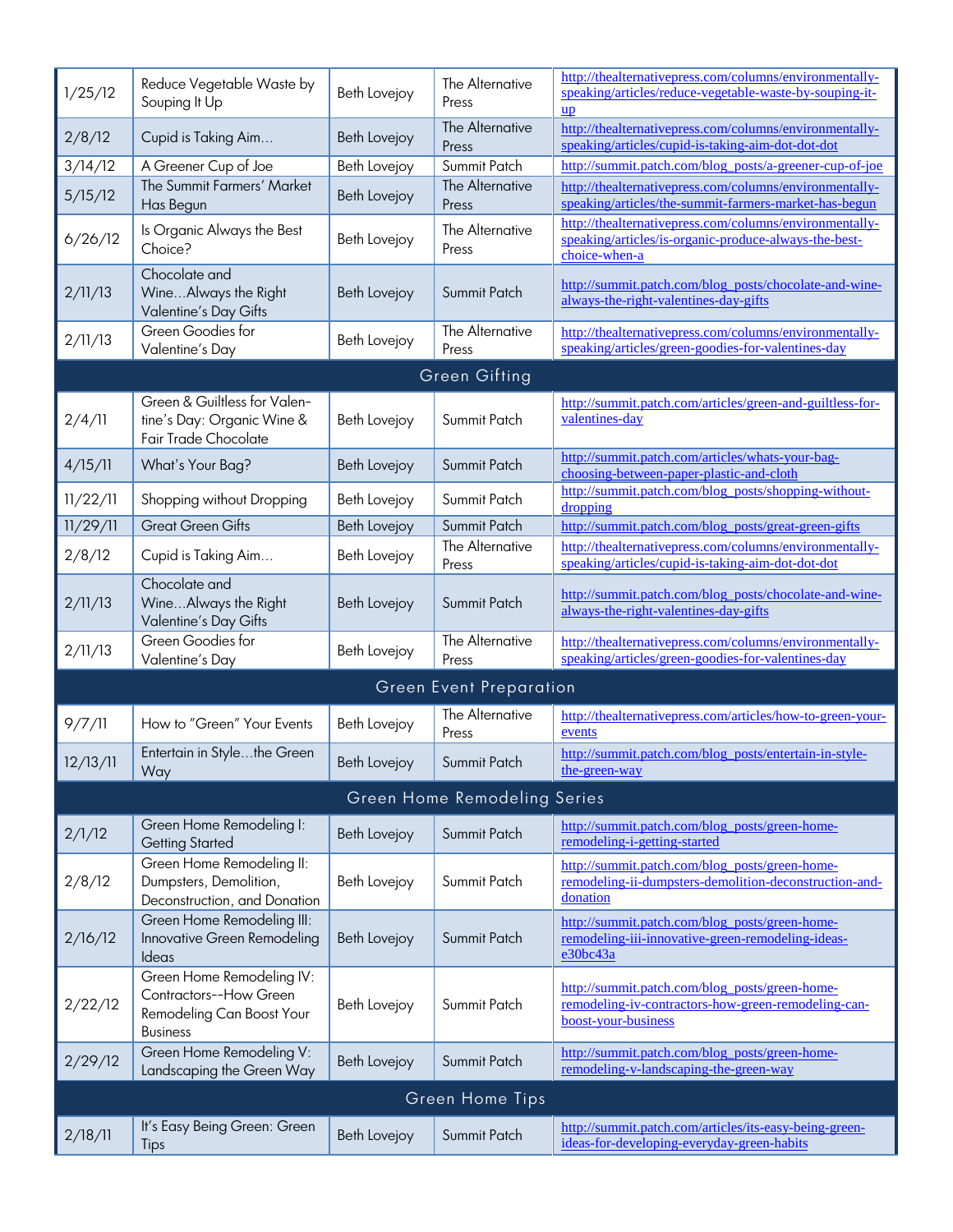| 5/27/11  | Recycling in Summit Saves<br>Taxpayer Dollars and the<br>Environment                                | Marjorie Fox/<br>Beth Lovejoy | Summit Patch             | http://summit.patch.com/articles/recycling-saves-<br>taxpayer-dollars-and-the-environment                                          |
|----------|-----------------------------------------------------------------------------------------------------|-------------------------------|--------------------------|------------------------------------------------------------------------------------------------------------------------------------|
| 9/21/11  | <b>Going Paperless</b>                                                                              | Beth Lovejoy                  | The Alternative<br>Press | http://thealternativepress.com/articles/going-paperless-to-<br>save-money-space-and-the-plan                                       |
| 10/27/11 | Vampire Electronics Take a<br>Bite Out of Your Household<br>Electricity                             | Beth Lovejoy                  | Summit Patch             | http://summit.patch.com/blog_posts/vampire-electronics-<br>take-a-bite-out-of-your-household-electricity                           |
| 11/15/11 | Is a Generator Right for You?                                                                       | <b>Beth Lovejoy</b>           | The Alternative<br>Press | http://thealternativepress.com/columns/environmentally-<br>speaking/articles/is-a-generator-right-for-you                          |
| 12/8/11  | Let's Wrap It Upin Green                                                                            | Beth Lovejoy                  | Summit Patch             | http://summit.patch.com/blog_posts/lets-wrap-it-upin-<br>green                                                                     |
| 12/13/11 | Entertain in Stylethe Green<br>Way                                                                  | Beth Lovejoy                  | Summit Patch             | http://summit.patch.com/blog_posts/entertain-in-style-<br>the-green-way                                                            |
| 12/14/11 | Decorate Simply and<br>Naturally this Holiday Season                                                | Beth Lovejoy                  | The Alternative<br>Press | http://thealternativepress.com/columns/environmentally-<br>speaking/articles/decorate-simply-and-naturally-this-<br>holiday-season |
| 12/31/11 | Green Resolutions that<br><b>Benefit Everyone</b>                                                   | Beth Lovejoy                  | The Alternative<br>Press | http://thealternativepress.com/columns/environmentally-<br>speaking/articles/green-resolutions-that-benefit-everyone               |
| 1/4/12   | Resolutions that Help You &<br>the Summit Community                                                 | Beth Lovejoy                  | Summit Patch             | http://summit.patch.com/blog_posts/resolutions-that-help-<br>you-and-the-summit-community                                          |
| 1/10/12  | It's a Bright Idea                                                                                  | <b>Beth Lovejoy</b>           | Summit Patch             | http://summit.patch.com/blog_posts/its-a-bright-idea                                                                               |
| 1/10/12  | <b>Breathe Easier Inside This</b><br>Winter                                                         | Beth Lovejoy                  | The Alternative<br>Press | http://thealternativepress.com/columns/environmentally-<br>speaking/articles/breathe-easier-inside-this-winter                     |
| 1/19/12  | Do Air Fresheners Hurt More<br>Than Help?                                                           | <b>Beth Lovejoy</b>           | Summit Patch             | http://summit.patch.com/blog_posts/do-air-fresheners-<br>hurt-more-than-help                                                       |
| 1/25/12  | De-Icing Safely                                                                                     | Beth Lovejoy                  | Summit Patch             | http://summit.patch.com/blog_posts/de-icing-safely                                                                                 |
| 2/1/12   | Green Home Remodeling I:<br><b>Getting Started</b>                                                  | Beth Lovejoy                  | Summit Patch             | http://summit.patch.com/blog_posts/green-home-<br>remodeling-i-getting-started                                                     |
| 2/8/12   | Green Home Remodeling II:<br>Dumpsters, Demolition,<br>Deconstruction, and Donation                 | Beth Lovejoy                  | Summit Patch             | http://summit.patch.com/blog_posts/green-home-<br>remodeling-ii-dumpsters-demolition-deconstruction-and-<br>donation               |
| 2/16/12  | Green Home Remodeling III:<br>Innovative Green Remodeling<br>Ideas                                  | <b>Beth Lovejoy</b>           | Summit Patch             | http://summit.patch.com/blog_posts/green-home-<br>remodeling-iii-innovative-green-remodeling-ideas-<br>e30bc43a                    |
| 2/22/12  | Books and the Environment:<br>Buying, Borrowing and<br>Downloading                                  | Beth Lovejoy                  | The Alternative<br>Press | http://thealternativepress.com/columns/environmentally-<br>speaking/articles/books-and-the-environment-buying-<br>borrowing-and    |
| 2/22/12  | Green Home Remodeling IV:<br>Contractors--How Green<br>Remodeling Can Boost Your<br><b>Business</b> | Beth Lovejoy                  | Summit Patch             | http://summit.patch.com/blog_posts/green-home-<br>remodeling-iv-contractors-how-green-remodeling-can-<br>boost-your-business       |
| 2/29/12  | Green Home Remodeling V:<br>Landscaping the Green Way                                               | Beth Lovejoy                  | Summit Patch             | http://summit.patch.com/blog_posts/green-home-<br>remodeling-v-landscaping-the-green-way                                           |
| 3/20/12  | Plant and Tree Insights from<br>Reeves-Reed Arboretum<br>Manager of Horticulture,<br>Shari Edelson  | Beth Lovejoy                  | The Alternative<br>Press | http://thealternativepress.com/columns/environmentally-<br>speaking/articles/plant-and-tree-insights-from-reeves-<br>reed-arboretu |
| 4/4/12   | Green Articles are Chock-Full<br>of Easy and Cost-Effective<br>Ideas                                | Beth Lovejoy                  | The Alternative<br>Press | http://thealternativepress.com/columns/environmentally-<br>speaking/articles/green-articles-are-chock-full-of-easy-<br>and-cost-ef |
| 7/9/12   | Green Building: LEED-ing the<br>Way                                                                 | Beth Lovejoy                  | Summit Patch             | http://summit.patch.com/blog_posts/green-building-leed-<br>ing-the-way                                                             |
| 1/22/13  | Houseplants: Nature's Air<br>Cleaners                                                               | Beth Lovejoy                  | The Alternative<br>Press | http://thealternativepress.com/columns/environmentally-<br>speaking/articles/houseplants-natures-air-cleaners                      |
| 2/21/13  | Leave Dirt at the Door                                                                              | <b>Beth Lovejoy</b>           | Summit Patch             | http://summit.patch.com/blog_posts/leave-dirt-at-the-door                                                                          |
| 4/9/13   | <b>Spring Cleaning: Donating</b><br>Clothes, Electronics, and                                       | Beth Lovejoy                  | Summit Patch             | http://summit.patch.com/blog_posts/spring-cleaning-<br>donating-clothes-electronics-and-other-household-items                      |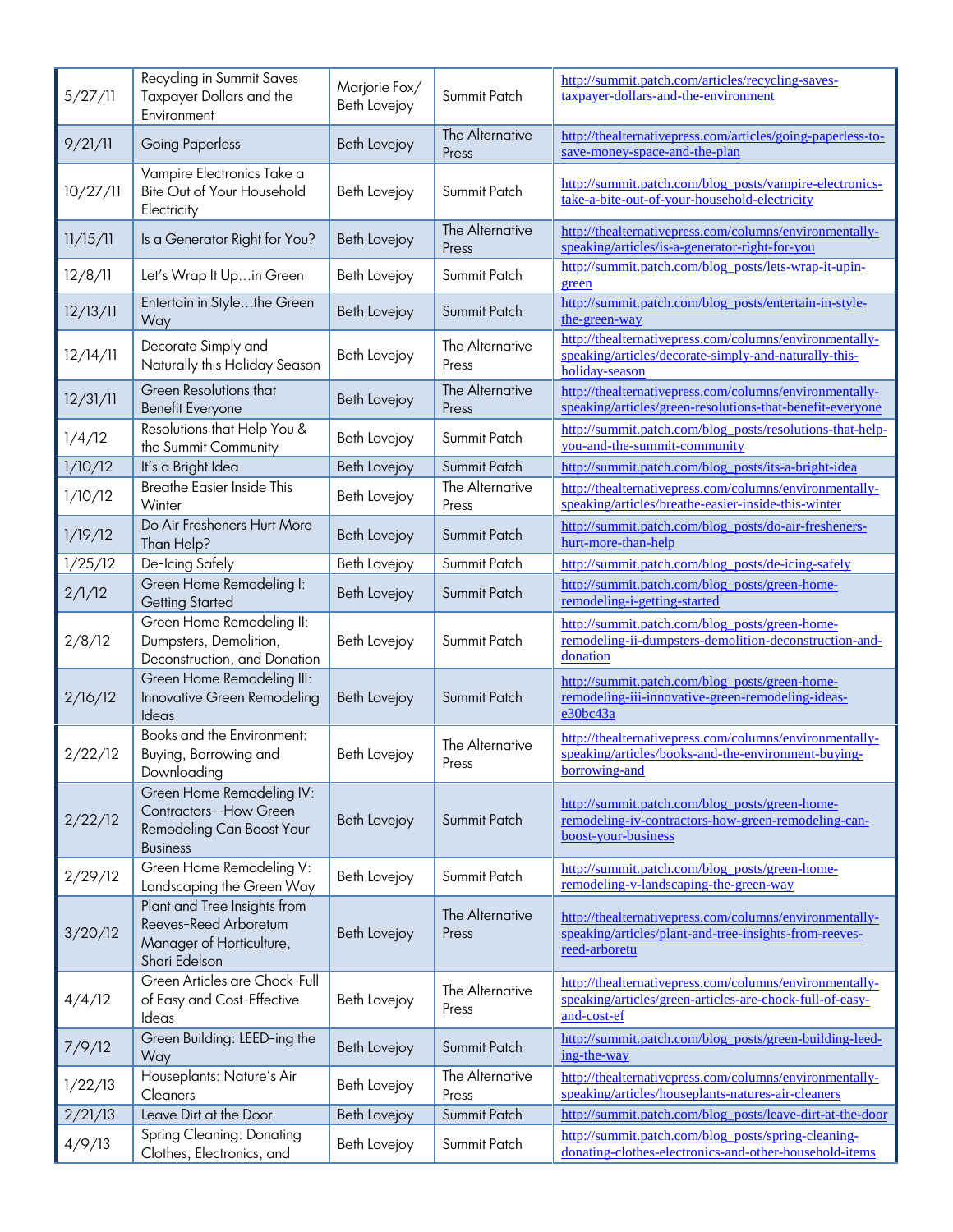|               | Other Household Items                                                                                                |                                                |                                      |                                                                                                                                                                      |  |
|---------------|----------------------------------------------------------------------------------------------------------------------|------------------------------------------------|--------------------------------------|----------------------------------------------------------------------------------------------------------------------------------------------------------------------|--|
| Miscellaneous |                                                                                                                      |                                                |                                      |                                                                                                                                                                      |  |
| 6/15/11       | Be Safe in the Sun this<br>Summer                                                                                    | Amy Cairns<br>Harrison                         | The Alternative<br>Press             | http://thealternativepress.com/articles/be-safe-in-the-sun-<br>this-summer                                                                                           |  |
| 6/10/11       | Go For the Green and Have<br>Fun This Summer                                                                         | Beth Lovejoy                                   | Summit Patch                         | http://summit.patch.com/articles/go-for-the-green-and-<br>have-fun-this-summer.                                                                                      |  |
| 7/15/11       | The Cost of Styrofoam is Too<br>High                                                                                 | Claire<br>Harrison                             | The Alternative<br>Press             | http://thealternativepress.com/articles/the-cost-of-<br>styrofoam-is-too-high                                                                                        |  |
| 8/10/11       | Getting Ready for College?<br><b>Think Green</b>                                                                     | Beth Lovejoy                                   | The Alternative<br>Press             | http://thealternativepress.com/articles/getting-ready-for-<br>college-think-green                                                                                    |  |
| 12/22/11      | The City of Summit Website<br>has a New Look and Useful<br>New Content                                               | Amy Cairns<br>Harrison                         | Summit Patch                         | http://summit.patch.com/blog_posts/the-city-of-summit-<br>website-has-a-new-look-and-useful-new-content                                                              |  |
| 12/31/11      | Green Resolutions that<br><b>Benefit Everyone</b>                                                                    | Beth Lovejoy                                   | The Alternative<br>Press             | http://thealternativepress.com/columns/environmentally-<br>speaking/articles/green-resolutions-that-benefit-everyone                                                 |  |
| 1/4/12        | Resolutions that Help You<br>and the Summit Community                                                                | Beth Lovejoy                                   | Summit Patch                         | http://summit.patch.com/blog_posts/resolutions-that-help-<br>you-and-the-summit-community                                                                            |  |
| 3/7/12        | Gas Pump Blues                                                                                                       | <b>Beth Lovejoy</b>                            | Summit Patch                         | http://summit.patch.com/blog_posts/gas-pump-blues-<br>79ca7dff                                                                                                       |  |
| 3/21/12       | Got Young Teenagers<br>Looking for a Great Summer<br>Experience? Think Eco-Corps<br>at the Reeves-Reed<br>Arboretum. | Beth Lovejoy                                   | Summit Patch                         | http://summit.patch.com/blog_posts/got-young-teenagers-<br>looking-for-a-great-summer-experience-think-eco-corps-<br>at-reeves-reed-arboretum                        |  |
| 3/29/12       | Volunteer at Reeves-Reed<br>Arboretum                                                                                | Beth Lovejoy                                   | Summit Patch                         | http://summit.patch.com/blog_posts/volunteer-at-reeves-<br>reed-arboretum-make-a-difference-while-surrounded-by-<br>the-beauty-of-nature                             |  |
| 4/3/12        | Clean Up Dog Waste<br>The Poop on Dog Poop                                                                           | Amy Cairns<br>Harrison/<br><b>Beth Lovejoy</b> | Independent<br>Press<br>Summit Patch | http://www.nj.com/independentpress/index.ssf/2012/04/le<br>tter to the editor -- people.html<br>http://summit.patch.com/blog_posts/the-poop-on-dog-<br>poop-4a1bfc35 |  |
| 4/11/12       | Summit Spring and Summer<br>"Green" Events                                                                           | <b>Beth Lovejoy</b>                            | Summit Patch                         | http://summit.patch.com/blog_posts/summit-spring-and-<br>summer-green-events                                                                                         |  |
| 6/6/12        | Fun in the Sun Without<br>Sunburn                                                                                    | Beth Lovejoy                                   | Summit Patch                         | http://summit.patch.com/blog_posts/fun-in-the-sun-<br>without-sunburn                                                                                                |  |
| 6/26/12       | Get the Latest--Check the<br>City of Summit website for<br>up-to-date information                                    | Beth Lovejoy   Summit Patch                    |                                      | http://summit.patch.com/blog_posts/get-the-latest-check-<br>the-city-of-summit-website-for-up-to-date-information                                                    |  |
| 7/9/12        | Green Building: LEED-ing the<br>Way                                                                                  | Beth Lovejoy                                   | Summit Patch                         | http://summit.patch.com/blog_posts/green-building-leed-<br>ing-the-way                                                                                               |  |
| 7/9/12        | Getting Ready for College?<br>Think Green                                                                            | Beth Lovejoy                                   | The Alternative<br>Press             | http://thealternativepress.com/columns/environmentally-<br>speaking/articles/getting-ready-for-college-think-green-1                                                 |  |
| 9/19/12       | Summit's Updated<br><b>Environmental Resource</b><br>Inventory Makes for Fun and<br>Informative Reading              | Beth Lovejoy                                   | The Alternative<br>Press             | http://thealternativepress.com/columns/environmentally-<br>speaking/articles/summits-updated-environmental-<br>resource-inventory                                    |  |
| 11/20/12      | Hurricane Sandy and<br>Community                                                                                     | Beth Lovejoy                                   | The Alternative<br>Press             | http://thealternativepress.com/columns/environmentally-<br>speaking/articles/hurricane-sandy-and-community                                                           |  |
| 1/8/13        | Green Resolutions that Save<br>You Money                                                                             | Beth Lovejoy                                   | Summit Patch                         | http://summit.patch.com/blog_posts/green-resolutions-<br>that-save-you-money                                                                                         |  |
| 1/17/13       | Summit's Green Team is<br>Looking for Volunteers                                                                     | Beth Lovejoy                                   | Summit Patch                         | http://summit.patch.com/blog_posts/summits-green-team-<br>is-looking-for-volunteers                                                                                  |  |
| 1/31/13       | There's a (Green) App for<br>That!                                                                                   | Beth Lovejoy                                   | The Alternative<br>Press             | http://thealternativepress.com/columns/environmentally-<br>speaking/articles/theres-a-green-app-for-that                                                             |  |
| 3/1/13        | Teaching Kids to Think Green                                                                                         | Beth Lovejoy                                   | The Alternative<br>Press             | http://thealternativepress.com/columns/environmentally-<br>speaking/articles/teaching-kids-to-think-green                                                            |  |
| 2/21/13       | Summit Planning Community                                                                                            | Barbara                                        | Independent                          | http://www.nj.com/independentpress/index.ssf/2013/02/c                                                                                                               |  |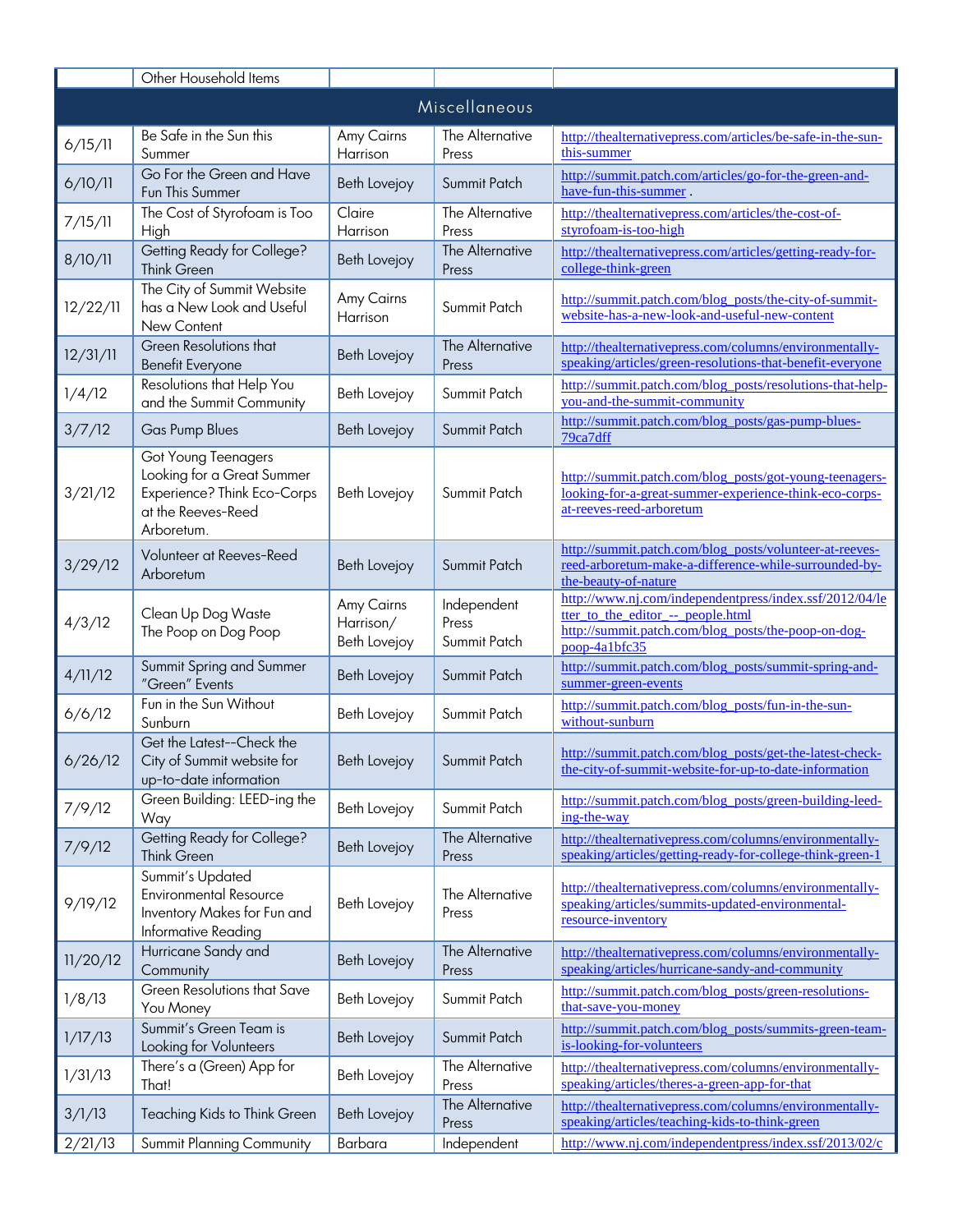|          | Garden                                                                                                          | Rybolt                        | Press                     | ommunity garden should make h.html                                                                                                                               |
|----------|-----------------------------------------------------------------------------------------------------------------|-------------------------------|---------------------------|------------------------------------------------------------------------------------------------------------------------------------------------------------------|
| 3/5/13   | Drive Wisely to Offset Rising<br><b>Gas Prices</b>                                                              | Beth Lovejoy                  | Summit Patch              | http://summit.patch.com/blog_posts/drive-wisely-to-<br>offset-rising-gas-prices                                                                                  |
| 3/13/13  | <b>Tips for Traveling Green</b>                                                                                 | Beth Lovejoy                  | The Alternative<br>Press  | http://www.thealternativepress.com/articles/tips-for-<br>traveling-green                                                                                         |
| 3/21/13  | Summit Green Projects<br>Abound in April                                                                        | Beth Lovejoy                  | Summit Patch              | http://summit.patch.com/blog_posts/summit-green-<br>projects-abound-in-april                                                                                     |
| 3/27/13  | Earth Day Clean Up and<br>Other Events Offer Family-<br>Friendly Volunteer<br>Opportunities                     | Beth Lovejoy                  | The Alternative<br>Press  | http://thealternativepress.com/columns/environmentally-<br>speaking/articles/earth-day-clean-up-and-other-events-in-<br>april-offe                               |
|          |                                                                                                                 |                               | Passaic River Greenway    |                                                                                                                                                                  |
| 4/20/11  | Work on Passaic River<br>"Greenway" Underway                                                                    | Beth Lovejoy                  | The Alternative<br>Press  | http://thealternativepress.com/articles/work-on-passaic-<br>river-greenway-underway                                                                              |
| 3/21/13  | Summit Green Projects<br>Abound in April                                                                        | Beth Lovejoy                  | Summit Patch              | http://summit.patch.com/blog_posts/summit-green-<br>projects-abound-in-april                                                                                     |
| 3/27/13  | Earth Day Clean Up and<br>Other Events Offer Family-<br>Friendly Volunteer<br>Opportunities                     | Beth Lovejoy                  | The Alternative<br>Press  | http://thealternativepress.com/columns/environmentally-<br>speaking/articles/earth-day-clean-up-and-other-events-in-<br>april-offe                               |
| 5/1/13   | <b>Thanks to Volunteers</b>                                                                                     | <b>Beth Lovejoy</b>           | Summit Patch              | http://summit.patch.com/blog_posts/thanks-to-the-<br>volunteers-who-worked-on-the-passaic-river-trails-<br>project-the-earth-day-clean-up-and-summit-free-market |
|          |                                                                                                                 |                               | Recycling/Going Paperless |                                                                                                                                                                  |
| 4/15/11  | What's Your Bag?                                                                                                | Beth Lovejoy                  | Summit Patch              | http://summit.patch.com/articles/whats-your-bag-<br>choosing-between-paper-plastic-and-cloth                                                                     |
| 5/27/11  | Recycling in Summit Saves<br>Taxpayer Dollars and the<br>Environment                                            | Marjorie Fox/<br>Beth Lovejoy | Summit Patch              | http://summit.patch.com/articles/recycling-saves-<br>taxpayer-dollars-and-the-environment                                                                        |
| 9/21/11  | <b>Going Paperless</b>                                                                                          | Beth Lovejoy                  | The Alternative<br>Press  | http://thealternativepress.com/articles/going-paperless-to-<br>save-money-space-and-the-plan                                                                     |
| 11/2/11  | 'Summit Recycles Day' on<br>Nov. 5                                                                              | Beth Lovejoy                  | Independent<br>Press      | http://www.nj.com/independentpress/index.ssf/2011/10/s<br>ummit_recycles_day_on_nov_5.html                                                                       |
| 2/8/12   | Green Home Remodeling II:<br>Dumpsters, Demolition,<br>Deconstruction, and<br>Donation                          | Beth Lovejoy                  | Summit Patch              | http://summit.patch.com/blog_posts/green-home-<br>remodeling-ii-dumpsters-demolition-deconstruction-and-<br>donation                                             |
| 2/22/12  | Summit Area Public<br>Foundation, BOE, Recycling<br><b>Advisory Committee Partner</b><br>for Composting Program | Marjorie Fox                  | Summit Patch              | http://summit.patch.com/blog_posts/summit-area-public-<br>foundation-boe-recycling-advisory-committee-partner-<br>for-composting-program                         |
| 2/22/12  | Books and the Environment:<br>Buying, Borrowing and<br>Downloading                                              | Beth Lovejoy                  | The Alternative<br>Press  | http://thealternativepress.com/columns/environmentally-<br>speaking/articles/books-and-the-environment-buying-<br>borrowing-and                                  |
| 5/30/12  | Recycling in Summit Saves<br>Taxpayer Dollars and the<br>Environment                                            | Marjorie Fox                  | The Alternative<br>Press  | http://thealternativepress.com/columns/environmentally-<br>speaking/articles/recycling-in-summit-saves-taxpayer-<br>dollars-and-th                               |
| 6/1/12   | Summit Adds Recycling Bins<br>Downtown                                                                          | Marjorie Fox                  | The Alternative<br>Press  | http://thealternativepress.com/towns/summit/articles/sum<br>mit-adds-paper-recycling-bins-downtown                                                               |
| 7/4/12   | Working Together to<br>Recycle in Summit                                                                        | Beth Lovejoy                  | Summit Patch              | http://summit.patch.com/blog_posts/working-together-to-<br>recycle-in-summit                                                                                     |
| 10/22/12 | Do I Have to Remove<br>Staples  and other tricky<br>recycling questions                                         | Beth Lovejoy/<br>Marjorie Fox | The Alternative<br>Press  | http://thealternativepress.com/columns/environmentally-<br>speaking/articles/do-i-have-to-remove-staples-dot-dot-<br>dot-and-other-tricky                        |
| 2/13/13  | Summit Residents Should Still<br>Separate Recyclables                                                           | Marjorie Fox                  | Independent<br>Press      | http://www.nj.com/independentpress/index.ssf/2013/02/le<br>tter to the editor summit re.html                                                                     |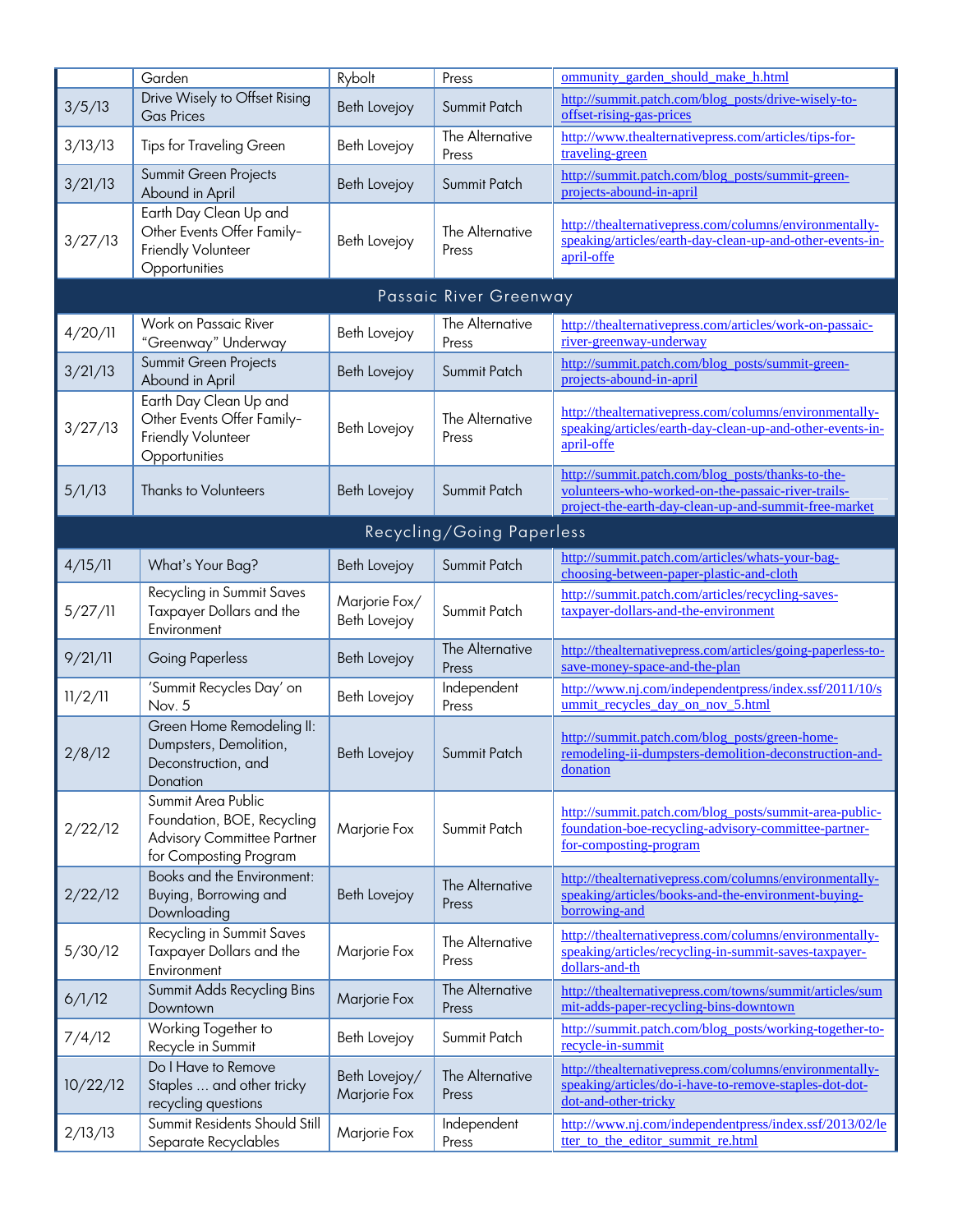| 3/1/13   | Teaching Kids to Think<br>Green                                                                                             | <b>Beth Lovejoy</b>               | The Alternative<br>Press | http://thealternativepress.com/columns/environmentally-<br>speaking/articles/teaching-kids-to-think-green                                     |  |  |
|----------|-----------------------------------------------------------------------------------------------------------------------------|-----------------------------------|--------------------------|-----------------------------------------------------------------------------------------------------------------------------------------------|--|--|
| 4/9/13   | Spring Cleaning: Donating<br>Clothes, Electronics, and<br>Other Household Items                                             | Beth Lovejoy                      | Summit Patch             | http://summit.patch.com/blog_posts/spring-cleaning-<br>donating-clothes-electronics-and-other-household-items                                 |  |  |
| Schools  |                                                                                                                             |                                   |                          |                                                                                                                                               |  |  |
| 3/29/11  | Safe Routes to School for<br>Walking and Biking                                                                             | <b>Katie Williams</b>             | The Alternative<br>Press | http://thealternativepress.com/articles/safe-routes-to-<br>school-helps-make-routes-safer-for                                                 |  |  |
| 6/9/11   | Eco-Earth Club Swap at<br>Summit High School, June<br>11 <sub>th</sub>                                                      | <b>Bennett Crowl</b><br>(student) | The Alternative<br>Press | http://thealternativepress.com/articles/eco-earth-club-<br>swap-at-summit-high-school-june-1                                                  |  |  |
| 6/24/11  | Summit School Green Teams<br>Promote Personal and Planet<br>Health                                                          | Beth Lovejoy                      | Summit Patch             | http://summit.patch.com/articles/summit-school-green-<br>teams-promote-personal-and-planet-health                                             |  |  |
| 8/10/11  | Getting Ready for College?<br>Think Green                                                                                   | <b>Beth Lovejoy</b>               | The Alternative<br>Press | http://thealternativepress.com/articles/getting-ready-for-<br>college-think-green                                                             |  |  |
| 8/18/11  | Green School Supplies                                                                                                       | Beth Lovejoy                      | Summit Patch             | http://summit.patch.com/articles/green-your-back-to-<br>school-supplies                                                                       |  |  |
| 9/2/11   | Start the School Year Out<br>Right: No idling/Walking to<br>Schools                                                         | <b>Beth Lovejoy</b>               | Summit Patch             | http://summit.patch.com/articles/avoid-idling-car-<br>engines-near-school-grounds                                                             |  |  |
| 9/7/11   | How to "Green" Your Events                                                                                                  | Beth Lovejoy                      | The Alternative<br>Press | http://thealternativepress.com/articles/how-to-green-your-<br>events                                                                          |  |  |
| 9/30/11  | <b>Brayton Centennial Garden</b>                                                                                            | <b>Beth Lovejoy</b>               | Summit Patch             | http://summit.patch.com/articles/braytons-centennial-<br>garden-learning-under-the-sun                                                        |  |  |
| 10/23/11 | <b>Summit Students Donate</b><br>Halloween costumes to<br>Cranford Kids                                                     | Ryan Hutchins                     | The Star-Ledger          | http://www.nj.com/news/index.ssf/2011/10/summit_stude<br>nts_donate_hallowe.html                                                              |  |  |
| 3/21/12  | <b>Got Young Teenagers</b><br>Looking for a Great Summer<br>Experience? Think Eco-Corps<br>at the Reeves-Reed<br>Arboretum. | <b>Beth Lovejoy</b>               | Summit Patch             | http://summit.patch.com/blog_posts/got-young-teenagers-<br>looking-for-a-great-summer-experience-think-eco-corps-<br>at-reeves-reed-arboretum |  |  |
| 9/20/12  | Walking to School: A Great<br>Way to Start the Day                                                                          | Beth Lovejoy                      | Summit Patch             | http://summit.patch.com/blog_posts/walking-to-school-a-<br>great-way-to-start-the-day                                                         |  |  |
|          |                                                                                                                             |                                   | Summit Free Market       |                                                                                                                                               |  |  |
| 4/29/11  | Summit Free Market                                                                                                          | Beth Lovejoy                      | Summit Patch             | http://summit.patch.com/articles/summit-free-market-<br>great-for-you-great-for-the-environment                                               |  |  |
| 10/19/11 | <b>Fall Summit Free Market</b><br>information                                                                               | Claire<br>Harrison                | Summit Patch             | http://summit.patch.com/articles/summit-free-market-<br>back-just-in-time-for-halloween                                                       |  |  |
| 10/20/11 | Summit Free Market Next<br><b>Three Saturdays</b>                                                                           | Claire<br>Harrison                | The Alternative<br>Press | http://thealternativepress.com/articles/summit-free-<br>market-next-three-saturdays                                                           |  |  |
| 10/25/11 | The Summit Free Market is<br>Back!                                                                                          | <b>Amy Cairns</b><br>Harrison     | Summit Patch             | http://summit.patch.com/blog_posts/the-summit-free-<br>market-is-back                                                                         |  |  |
| 2/8/12   | Green Home Remodeling II:<br>Dumpsters, Demolition,<br>Deconstruction, and Donation                                         | Beth Lovejoy                      | Summit Patch             | http://summit.patch.com/blog_posts/green-home-<br>remodeling-ii-dumpsters-demolition-deconstruction-and-<br>donation                          |  |  |
| 4/17/12  | Student-Run Summit Free<br>Market Ready for Spring<br>Events                                                                | Claire<br>Harrison                | Summit Patch             | http://summit.patch.com/blog_posts/student-run-summit-<br>free-market-ready-for-spring-events                                                 |  |  |
| 4/25/12  | What's Popular at the Summit<br>Free Market                                                                                 | Claire<br>Harrison                | Summit Patch             | http://summit.patch.com/blog_posts/whats-popular-at-<br>the-summit-free-market                                                                |  |  |
| 5/9/12   | Last Summit Free Market<br>Saturday This Saturday                                                                           | Amy Cairns<br>Harrison            | Summit Patch             | http://summit.patch.com/blog_posts/last-summit-free-<br>market-saturday-this-saturday-may-12-dont-miss-it                                     |  |  |
| 5/29/12  | A Series of Successful Spring<br>Summit Free Market Days                                                                    | Amy Cairns<br>Harrison            | Summit Patch             | http://summit.patch.com/blog_posts/a-series-of-<br>successful-spring-summit-free-market-days                                                  |  |  |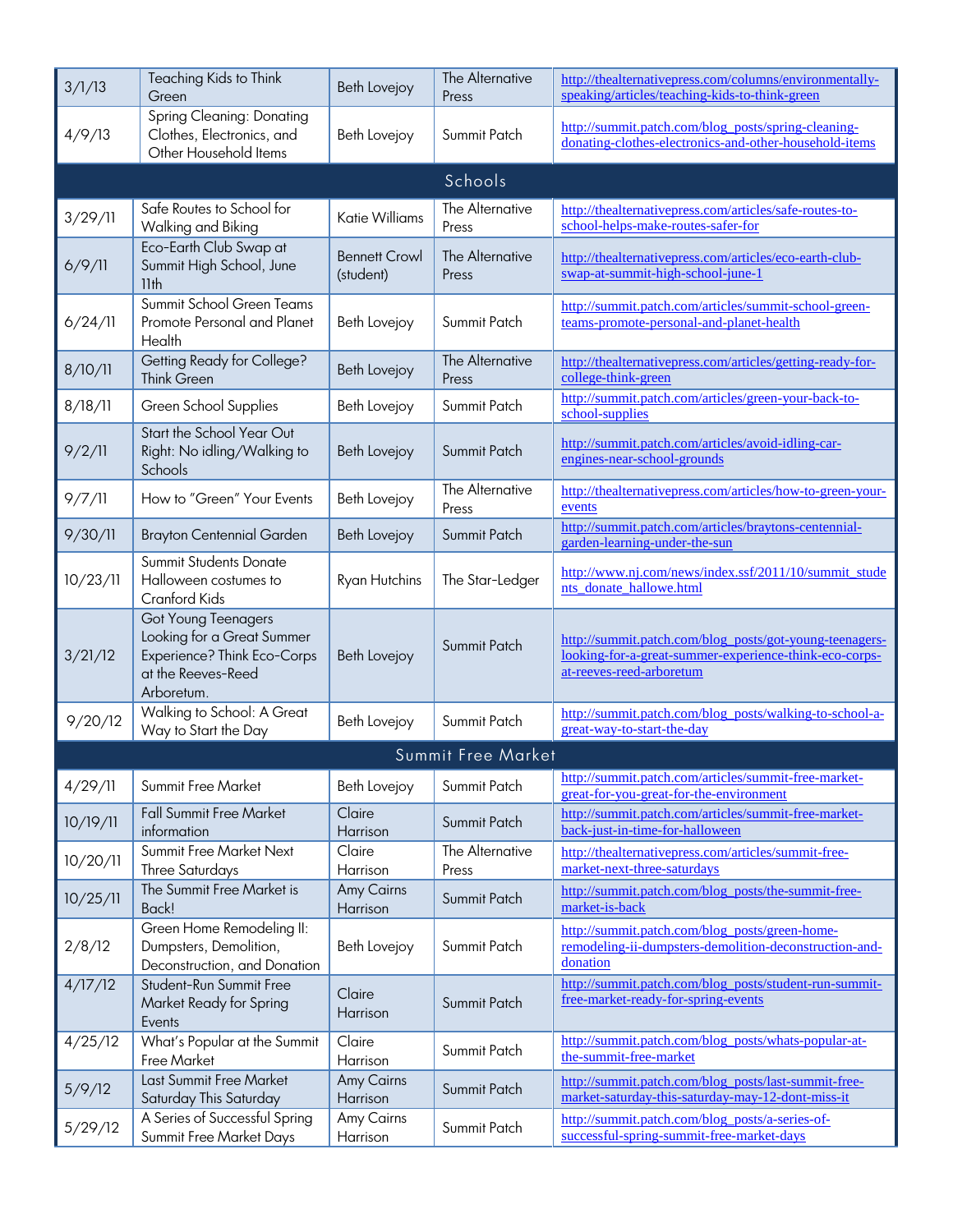| 3/21/13  | Summit Green Projects<br>Abound in April                                                           | Beth Lovejoy                                       | Summit Patch             | http://summit.patch.com/blog_posts/summit-green-<br>projects-abound-in-april                                                                                     |
|----------|----------------------------------------------------------------------------------------------------|----------------------------------------------------|--------------------------|------------------------------------------------------------------------------------------------------------------------------------------------------------------|
| 3/27/13  | Earth Day Clean Up and<br>Other Events Offer Family-<br>Friendly Volunteer<br>Opportunities        | Beth Lovejoy                                       | The Alternative<br>Press | http://thealternativepress.com/columns/environmentally-<br>speaking/articles/earth-day-clean-up-and-other-events-in-<br>april-offe                               |
| 4/9/13   | <b>Spring Cleaning: Donating</b><br>Clothes, Electronics, and<br>Other Household Items             | Beth Lovejoy                                       | Summit Patch             | http://summit.patch.com/blog_posts/spring-cleaning-<br>donating-clothes-electronics-and-other-household-items                                                    |
| 4/26/13  | Summit Free Market is<br>Booming                                                                   | Beth Lovejoy                                       | Summit Patch             | http://summit.patch.com/blog_posts/summit-free-market-<br>is-booming                                                                                             |
| 5/1/13   | <b>Thanks to Volunteers</b>                                                                        | Beth Lovejoy                                       | Summit Patch             | http://summit.patch.com/blog_posts/thanks-to-the-<br>volunteers-who-worked-on-the-passaic-river-trails-<br>project-the-earth-day-clean-up-and-summit-free-market |
|          |                                                                                                    |                                                    | Think Local First        |                                                                                                                                                                  |
| 5/6/11   | <b>Think Local First</b>                                                                           | Amy Cairns<br>Harrison                             | The Alternative<br>Press | http://thealternativepress.com/articles/think-local-first-1                                                                                                      |
| 5/13/11  | Think Local First: Help Keep<br>Summit's Local Economy<br>Strong                                   | Beth Lovejoy/<br>Yoav Efron                        | Summit Patch             | http://summit.patch.com/articles/think-local-first-help-<br>keep-summits-local-economy-strong                                                                    |
| 6/01/11  | City of Summit's Think Local<br>First "Walk the Town Friday"                                       | City of Summit                                     | The Alternative<br>Press | http://thealternativepress.com/articles/city-of-summits-<br>think-local-first-walk-the-town                                                                      |
| 11/22/11 | Shopping without Dropping                                                                          | Beth Lovejoy                                       | Summit Patch             | http://summit.patch.com/blog_posts/shopping-without-<br>dropping                                                                                                 |
| 11/29/11 | Think Green this Holiday<br><b>Shopping Season</b>                                                 | Beth Lovejoy                                       | The Alternative<br>Press | http://thealternativepress.com/articles/think-green-this-<br>holiday-shopping-season                                                                             |
| 5/15/12  | The Summit Farmers' Market<br>Has Begun                                                            | Beth Lovejoy                                       | The Alternative<br>Press | http://thealternativepress.com/columns/environmentally-<br>speaking/articles/the-summit-farmers-market-has-begun                                                 |
| 12/6/12  | Shop Local and Enjoy the<br><b>Holiday Season</b>                                                  | Beth Lovejoy                                       | Summit Patch             | http://summit.patch.com/blog_posts/shop-local-and-<br>enjoy-the-holiday-season                                                                                   |
| 2/11/13  | Chocolate and<br>WineAlways the Right<br>Valentine's Day Gifts                                     | Beth Lovejoy                                       | Summit Patch             | http://summit.patch.com/blog_posts/chocolate-and-wine-<br>always-the-right-valentines-day-gifts                                                                  |
|          |                                                                                                    |                                                    | <b>Trees</b>             |                                                                                                                                                                  |
| 6/30/11  | Summit's Living History:<br>Landmark Trees                                                         | Christina<br>Amundsen/<br>Beth Lovejoy<br>(photos) | The Alternative<br>Press | http://thealternativepress.com/articles/summits-living-<br>history                                                                                               |
| 7/22/11  | Trees in Summit--The<br>Importance of Trees                                                        | Phil Eisner/<br>Beth Lovejoy<br>(photos)           | Summit Patch             | http://summit.patch.com/articles/the-importance-of-trees-<br>its-more-than-just-shade                                                                            |
| 11/8/11  | The Value of Trees is<br>Immeasurable                                                              | Amy Cairns<br>Harrison                             | Summit Patch             | http://summit.patch.com/blog_posts/the-value-of-trees-is-<br>immeasurable                                                                                        |
| 3/20/12  | Plant and Tree Insights from<br>Reeves-Reed Arboretum<br>Manager of Horticulture,<br>Shari Edelson | Beth Lovejoy                                       | The Alternative<br>Press | http://thealternativepress.com/columns/environmentally-<br>speaking/articles/plant-and-tree-insights-from-reeves-<br>reed-arboretu                               |
| 4/17/12  | Arbor Day: Make Your<br>Choice to Celebrate Trees                                                  | Christina<br>Amundson                              | The Alternative<br>Press | http://thealternativepress.com/columns/environmentally-<br>speaking/articles/arbor-day-make-your-choice-to-<br>celebrate-trees                                   |
| 5/17/12  | How to Check Your Trees for<br>Problems                                                            | John Kilby                                         | Summit Patch             | http://summit.patch.com/blog_posts/how-to-check-your-<br>trees-for-problems-from-summits-shade-tree-advisory-<br>committee                                       |
| 5/24/12  | Snowstorm Tree Damage and<br>How to Select Replacements                                            | Beth Lovejoy                                       | Summit Patch             | http://summit.patch.com/blog_posts/snowstorm-tree-<br>damage-and-how-to-select-replacements                                                                      |
| 6/19/12  | Summit's Shade Tree<br><b>Advisory Committee Gives</b>                                             | Christina<br>Amundson/                             | Summit Patch             | http://summit.patch.com/blog_posts/summits-shade-tree-<br>advisory-committee-gives-advice-on-selecting-the-right-                                                |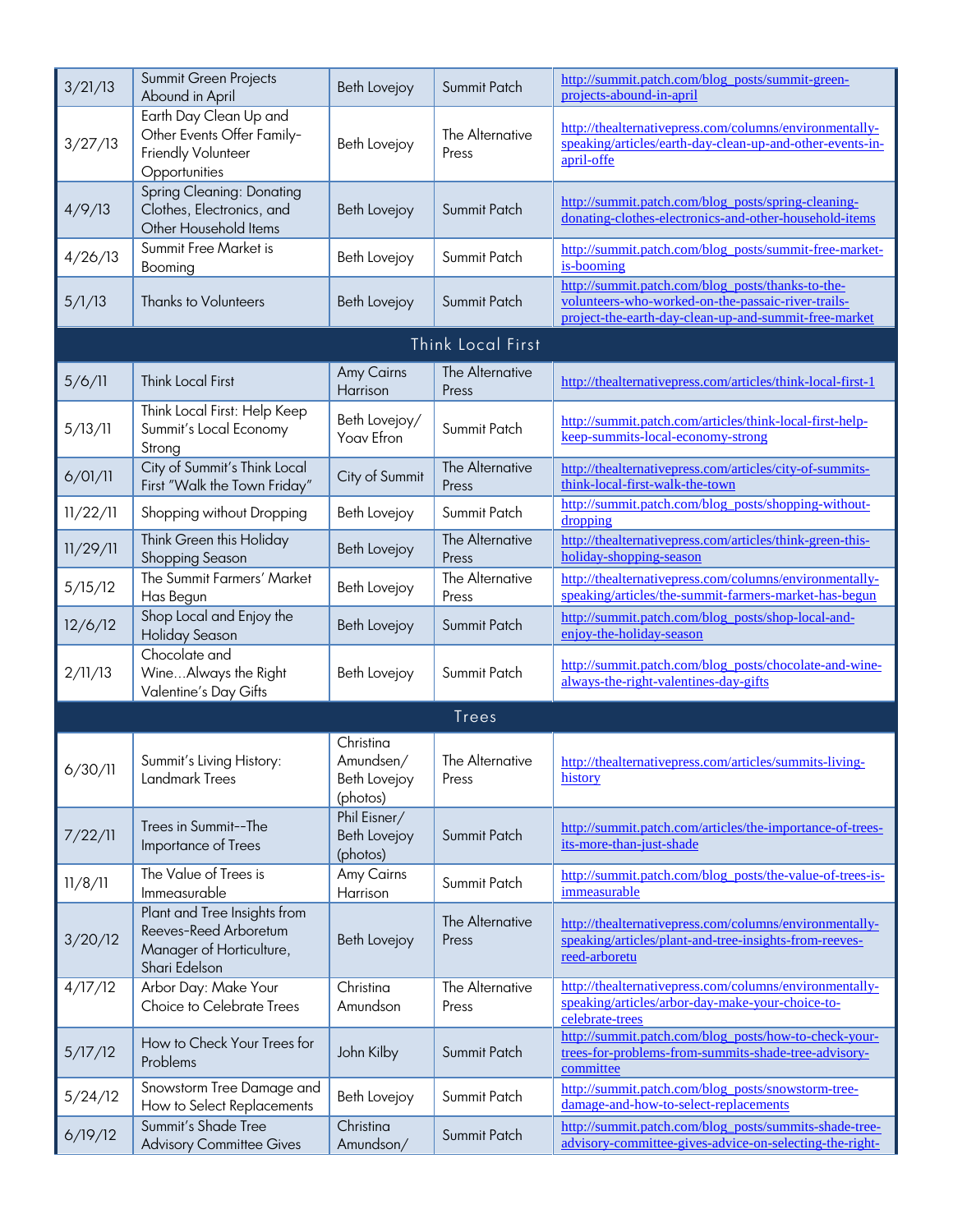|                | Advice on Selecting the Right<br>Tree for Your Property                                            | John Kilby                                 |                              | tree-for-your-property                                                                                                                          |  |  |
|----------------|----------------------------------------------------------------------------------------------------|--------------------------------------------|------------------------------|-------------------------------------------------------------------------------------------------------------------------------------------------|--|--|
| 7/18/12        | Summer Care of Trees and<br>Gardens: Restraint and<br><b>Water Conservation</b>                    | Shari<br>Edelson/<br>Christina<br>Amundson | Summit Patch                 | http://summit.patch.com/blog_posts/summer-care-of-<br>trees-and-gardens-restraint-and-water-conservation                                        |  |  |
| 10/23/12       | To Prune or Not to Prune Your<br>Trees                                                             | Shari<br>Edelson/Beth<br>Lovejoy           | Summit Patch                 | http://summit.patch.com/blog_posts/to-prune-or-not-to-<br>prune-your-trees-answers-from-arboretum-horticulture-<br>director-shari-edelson       |  |  |
| 4/23/13        | Celebrate Arbor Day in<br>Summit                                                                   | Christina<br>Amundson                      | The Alternative<br>Press     | http://thealternativepress.com/articles/celebrate-arbor-<br>day-in-summit                                                                       |  |  |
| Walking/Biking |                                                                                                    |                                            |                              |                                                                                                                                                 |  |  |
| 3/29/11        | Safe Routes to School for<br>Walking and Biking                                                    | <b>Katie Williams</b>                      | The Alternative<br>Press     | http://thealternativepress.com/articles/safe-routes-to-<br>school-helps-make-routes-safer-for                                                   |  |  |
| 9/2/11         | Start the School Year Out<br>Right: No idling/Walking to<br>Schools                                | Beth Lovejoy                               | Summit Patch                 | http://summit.patch.com/articles/avoid-idling-car-<br>engines-near-school-grounds                                                               |  |  |
| 3/7/12         | Make Summit Safer by<br>Driving and Walking without<br><b>Distractions</b>                         | Amy Cairns<br>Harrison                     | The Alternative<br>Press     | http://thealternativepress.com/columns/environmentally-<br>speaking/articles/make-summit-safer-by-driving-and-<br>walking-without               |  |  |
| 9/20/12        | Walking to School: A Great<br>Way to Start the Day                                                 | Beth Lovejoy                               | Summit Patch                 | http://summit.patch.com/blog_posts/walking-to-school-a-<br>great-way-to-start-the-day                                                           |  |  |
|                |                                                                                                    |                                            | Water/Storm Water Management |                                                                                                                                                 |  |  |
| 3/4/11         | <b>Stormwater Management:</b><br>Rain gardens, rain barrels<br>and porous pavement                 | Beth Lovejoy                               | Summit Patch                 | http://summit.patch.com/articles/rain-gardens-rain-<br>barrels-and-porous-pavement-what-you-can-do-at-home-<br>to-protect-summits-water-quality |  |  |
| 9/16/11        | Avoid the Rushof Water                                                                             | Beth Lovejoy                               | Summit Patch                 | http://summit.patch.com/articles/avoiding-the-rushof-<br>water                                                                                  |  |  |
| 2/29/12        | Green Home Remodeling V:<br>Landscaping the Green Way                                              | Beth Lovejoy                               | Summit Patch                 | http://summit.patch.com/blog_posts/green-home-<br>remodeling-v-landscaping-the-green-way                                                        |  |  |
|                |                                                                                                    |                                            | Yard Care/Gardening          |                                                                                                                                                 |  |  |
| 3/4/11         | <b>Stormwater Management:</b><br>Rain gardens, rain barrels<br>and porous pavement                 | Beth Lovejoy                               | Summit Patch                 | http://summit.patch.com/articles/rain-gardens-rain-<br>barrels-and-porous-pavement-what-you-can-do-at-home-<br>to-protect-summits-water-quality |  |  |
| 3/18/11        | Lawn Care: Work with nature<br>rather than against it                                              | Beth Lovejoy                               | Summit Patch                 | http://summit.patch.com/articles/lawncare-work-with-<br>nature-not-against-it                                                                   |  |  |
| 7/8/11         | Composting: Making<br>Gardener's Gold                                                              | Beth Lovejoy/<br>Marian Glenn              | Summit Patch                 | http://summit.patch.com/articles/composting-making-<br>gardeners-gold                                                                           |  |  |
| 1/25/12        | De-Icing Safely                                                                                    | Beth Lovejoy                               | Summit Patch                 | http://summit.patch.com/blog_posts/de-icing-safely                                                                                              |  |  |
| 2/29/12        | Green Home Remodeling V:<br>Landscaping the Green Way                                              | Beth Lovejoy                               | Summit Patch                 | http://summit.patch.com/blog_posts/green-home-<br>remodeling-v-landscaping-the-green-way                                                        |  |  |
| 3/20/12        | Plant and Tree Insights from<br>Reeves-Reed Arboretum<br>Manager of Horticulture,<br>Shari Edelson | Beth Lovejoy                               | The Alternative<br>Press     | http://thealternativepress.com/columns/environmentally-<br>speaking/articles/plant-and-tree-insights-from-reeves-<br>reed-arboretu              |  |  |
| 3/29/12        | Volunteer at Reeves-Reed<br>Arboretum                                                              | Beth Lovejoy                               | Summit Patch                 | http://summit.patch.com/blog_posts/volunteer-at-reeves-<br>reed-arboretum-make-a-difference-while-surrounded-by-<br>the-beauty-of-nature        |  |  |
| 5/2/12         | Control Pests Without<br>Pesticides                                                                | Beth Lovejoy                               | Summit Patch                 | http://summit.patch.com/blog_posts/control-pests-<br>without-pesticides                                                                         |  |  |
| 6/13/12        | Good Practices for Keeping a<br>Healthy, Green Lawn                                                | Beth Lovejoy                               | Summit Patch                 | http://summit.patch.com/blog_posts/good-practices-for-<br>keeping-a-healthy-green-lawn                                                          |  |  |
| 7/18/12        | Summer Care of Trees and<br>Gardens: Restraint and<br><b>Water Conservation</b>                    | Shari<br>Edelson/<br>Christina             | Summit Patch                 | http://summit.patch.com/blog_posts/summer-care-of-<br>trees-and-gardens-restraint-and-water-conservation                                        |  |  |